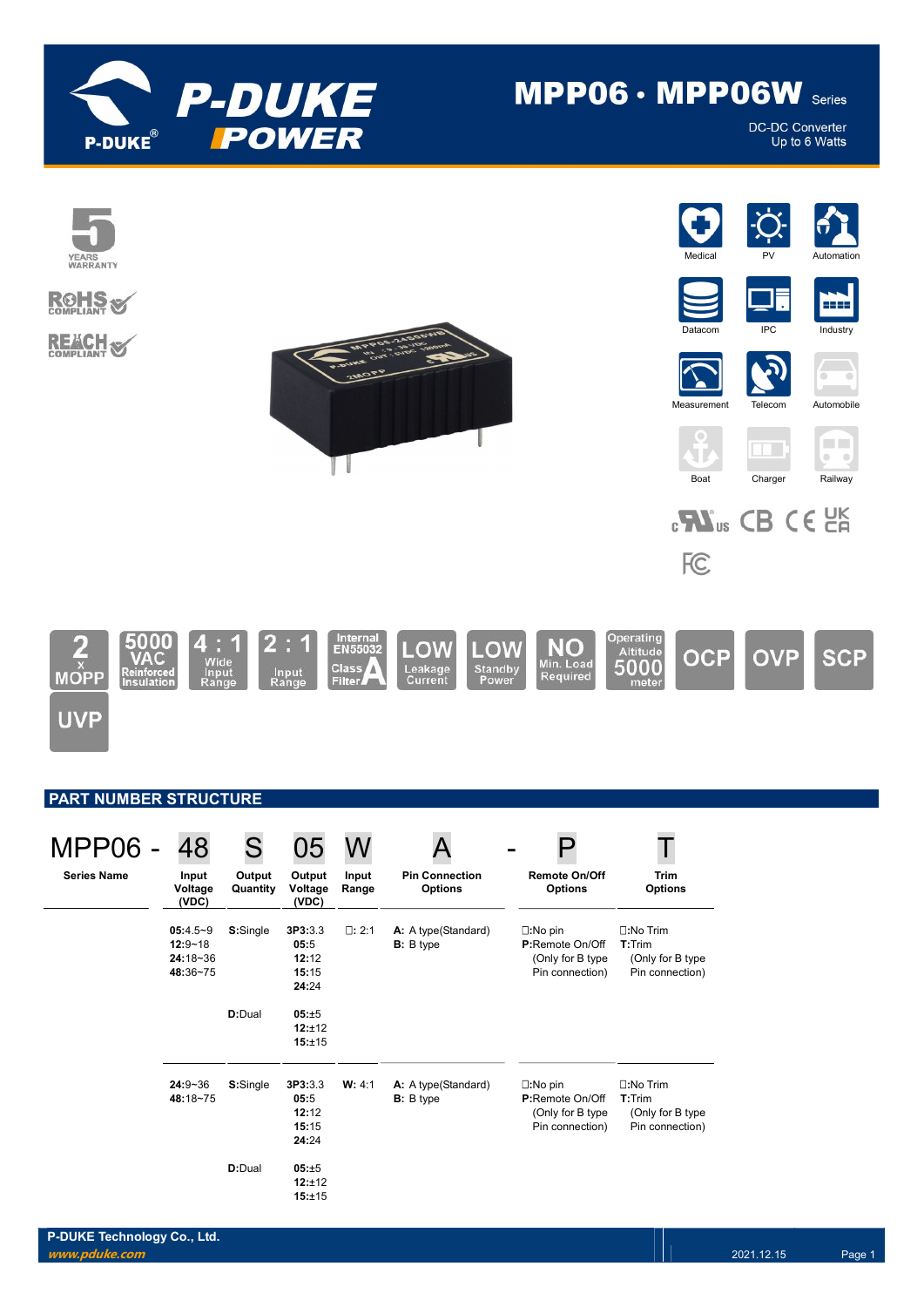



TECHNICAL SPECIFICATION All specifications are typical at nominal input, full load and 25℃ unless otherwise noted

| Model<br><b>Number</b> | <b>Input Range</b> | <b>Output Voltage</b> | <b>Output Current</b><br>@Full Load | <b>Input Current</b><br>@ No Load | <b>Efficiency</b> | Maximum<br><b>Capacitor Load</b> |
|------------------------|--------------------|-----------------------|-------------------------------------|-----------------------------------|-------------------|----------------------------------|
|                        | <b>VDC</b>         | <b>VDC</b>            | mA                                  | mA                                | $\%$              | $\mu$ F                          |
| MPP06-05S3P3A/B        | $4.5 - 9$          | 3.3                   | 1800                                | 10                                | 81.5              | 2100                             |
| MPP06-05S05A/B         | $4.5 - 9$          | $\sqrt{5}$            | 1200                                | 10                                | 86                | 1500                             |
| MPP06-05S12A/B         | $4.5 - 9$          | 12                    | 500                                 | 15                                | 86                | 260                              |
| MPP06-05S15A/B         | $4.5 - 9$          | 15                    | 400                                 | 15                                | 87.5              | 210                              |
| MPP06-05S24A/B         | $4.5 - 9$          | 24                    | 250                                 | 20                                | 87                | 75                               |
| MPP06-05D05A/B         | $4.5 - 9$          | ±5                    | ±600                                | 25                                | 84                | ±860                             |
| MPP06-05D12A/B         | $4.5 - 9$          | ±12                   | ±250                                | 25                                | 86.5              | ±150                             |
| MPP06-05D15A/B         | $4.5 - 9$          | ±15                   | ±200                                | 25                                | 87.5              | ± 110                            |
| MPP06-12S3P3A/B        | $9 - 18$           | 3.3                   | 1800                                | 10                                | 83.5              | 2100                             |
| MPP06-12S05A/B         | $9 - 18$           | $\sqrt{5}$            | 1200                                | 10                                | 86                | 1500                             |
| MPP06-12S12A/B         | $9 - 18$           | 12                    | 500                                 | 10                                | 89                | 260                              |
| MPP06-12S15A/B         | $9 - 18$           | 15                    | 400                                 | 10                                | 88.5              | 210                              |
| MPP06-12S24A/B         | $9 - 18$           | 24                    | 250                                 | 10                                | 88.5              | 75                               |
| MPP06-12D05A/B         | $9 - 18$           | ±5                    | ±600                                | 10                                | 85                | ±860                             |
| MPP06-12D12A/B         | $9 - 18$           | ±12                   | ±250                                | 10                                | 89                | ±150                             |
| MPP06-12D15A/B         | $9 - 18$           | ±15                   | ±200                                | 10                                | 88                | ± 110                            |
| MPP06-24S3P3A/B        | $18 - 36$          | 3.3                   | 1800                                | 6                                 | 83                | 2100                             |
| MPP06-24S05A/B         | $18 - 36$          | $\sqrt{5}$            | 1200                                | 6                                 | 86.0              | 1500                             |
| MPP06-24S12A/B         | $18 - 36$          | 12                    | 500                                 | 6                                 | 89                | 260                              |
| MPP06-24S15A/B         | $18 - 36$          | 15                    | 400                                 | 6                                 | 89                | 210                              |
| MPP06-24S24A/B         | $18 - 36$          | 24                    | 250                                 | 6                                 | 88.5              | 75                               |
| MPP06-24D05A/B         | $18 - 36$          | ±5                    | ±600                                | 6                                 | 85                | ±860                             |
| MPP06-24D12A/B         | $18 - 36$          | ±12                   | ±250                                | 6                                 | 88.5              | ±150                             |
| MPP06-24D15A/B         | $18 - 36$          | ±15                   | ±200                                | 6                                 | 88.5              | ± 110                            |
| MPP06-48S3P3A/B        | $36 - 75$          | 3.3                   | 1800                                | 4                                 | 82.5              | 2100                             |
| MPP06-48S05A/B         | $36 - 75$          | $\sqrt{5}$            | 1200                                | 4                                 | 86.5              | 1500                             |
| MPP06-48S12A/B         | $36 - 75$          | 12                    | 500                                 | 4                                 | 88                | 260                              |
| MPP06-48S15A/B         | $36 - 75$          | 15                    | 400                                 | 4                                 | 88.5              | 210                              |
| MPP06-48S24A/B         | $36 - 75$          | 24                    | 250                                 | 4                                 | 88                | 75                               |
| MPP06-48D05A/B         | $36 - 75$          | ±5                    | ±600                                | 4                                 | 85                | ±860                             |
| MPP06-48D12A/B         | 36 ~ 75            | ±12                   | ±250                                | 4                                 | 88                | ± 150                            |
| MPP06-48D15A/B         | $36 - 75$          | ±15                   | ±200                                | 4                                 | 87                | ± 110                            |
| MPP06-24S3P3WA/B       | $9 - 36$           | 3.3                   | 1800                                | 6                                 | 83                | 2100                             |
| MPP06-24S05WA/B        | $9 - 36$           | 5                     | 1200                                | 6                                 | 86.0              | 1500                             |
| MPP06-24S12WA/B        | $9 - 36$           | 12                    | 500                                 | 6                                 | 89                | 260                              |
| MPP06-24S15WA/B        | $9 - 36$           | 15                    | 400                                 | 6                                 | 89                | 210                              |
| MPP06-24S24WA/B        | $9 - 36$           | 24                    | 250                                 | 6                                 | 88.5              | 75                               |
| MPP06-24D05WA/B        | $9 - 36$           | ±5                    | ±600                                | 6                                 | 85                | ± 860                            |
| MPP06-24D12WA/B        | $9 - 36$           | ±12                   | ±250                                | 6                                 | 88.5              | ± 150                            |
| MPP06-24D15WA/B        | $9 - 36$           | ±15                   | ±200                                | 6                                 | 88.5              | ±110                             |
| MPP06-48S3P3WA/B       | $18 - 75$          | 3.3                   | 1800                                | 4                                 | 82.5              | 2100                             |
| MPP06-48S05WA/B        | $18 \sim 75$       | $5\phantom{.0}$       | 1200                                | 4                                 | 86.5              | 1500                             |
| MPP06-48S12WA/B        | $18 - 75$          | 12                    | 500                                 | 4                                 | 88                | 260                              |
| MPP06-48S15WA/B        | $18 \sim 75$       | 15                    | 400                                 | 4                                 | 88.5              | 210                              |
| MPP06-48S24WA/B        | $18 - 75$          | 24                    | 250                                 | 4                                 | 88                | 75                               |
| MPP06-48D05WA/B        | $18 \sim 75$       | ±5                    | ±600                                | 4                                 | 85                | ± 860                            |
| MPP06-48D12WA/B        | $18 - 75$          | ±12                   | ±250                                | 4                                 | 88                | ±150                             |
| MPP06-48D15WA/B        | $18 \sim 75$       | ±15                   | ±200                                | 4                                 | 87                | ± 110                            |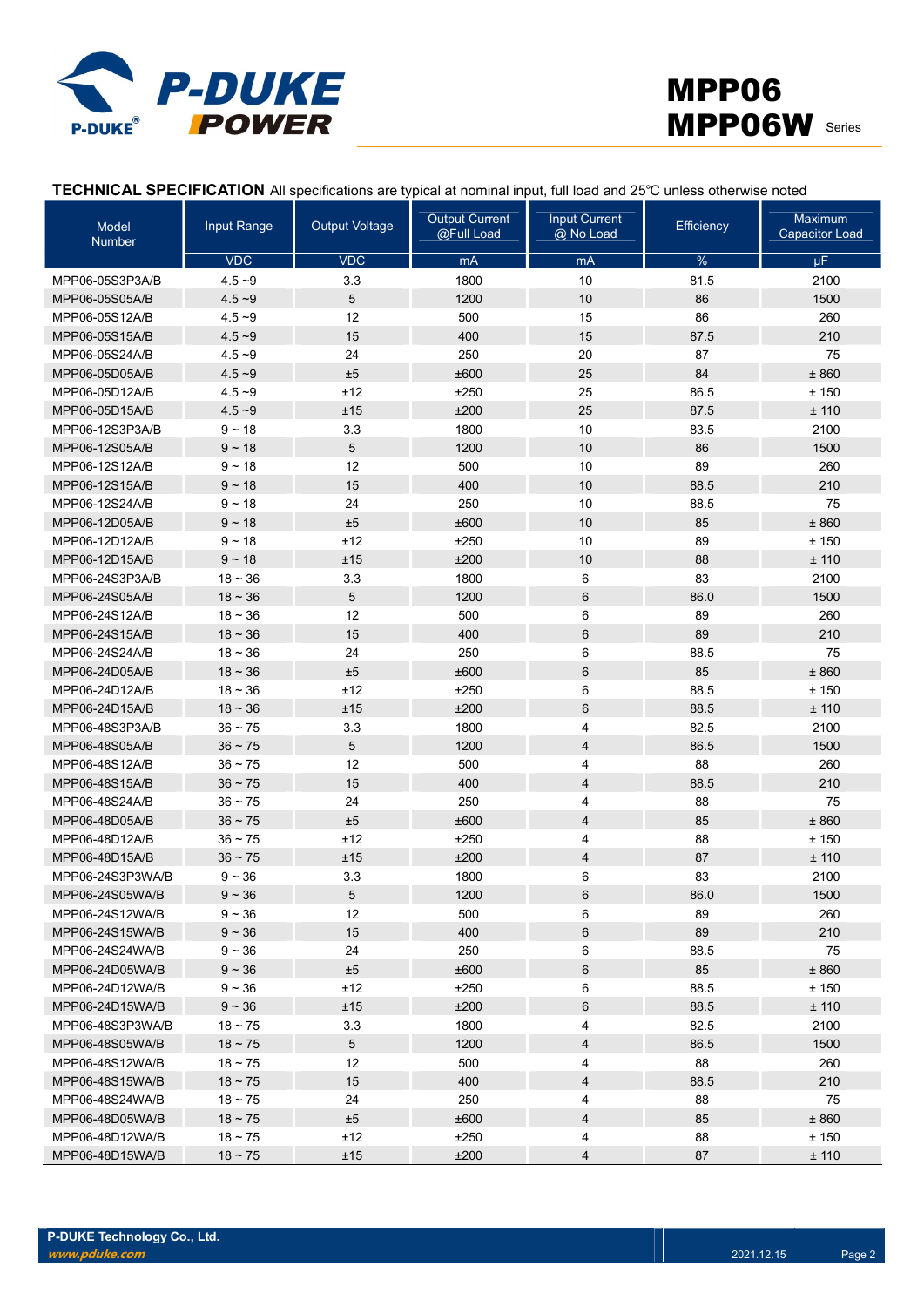

| <b>INPUT SPECIFICATIONS</b>             |                             |                           |                |      |                          |             |  |
|-----------------------------------------|-----------------------------|---------------------------|----------------|------|--------------------------|-------------|--|
| <b>Parameter</b>                        |                             | <b>Conditions</b>         | Min.           | Typ. | Max.                     | <b>Unit</b> |  |
| Operating input voltage range           | 2:1                         | 5Vin(nom)                 | 4.5            | 5    | 9                        |             |  |
|                                         |                             | 12Vin(nom)                | 9              | 12   | 18                       | <b>VDC</b>  |  |
|                                         |                             | 24Vin(nom)                | 18             | 24   | 36                       |             |  |
|                                         |                             | 48Vin(nom)                | 36             | 48   | 75                       |             |  |
|                                         | (W) 4:1                     | 24Vin(nom)                | 9              | 24   | $\overline{36}$          | <b>VDC</b>  |  |
|                                         |                             | 48Vin(nom)                | 18             | 48   | 75                       |             |  |
| Start up voltage                        | 2:1                         | 5Vin(nom)                 |                |      | 4.5                      |             |  |
|                                         |                             | 12Vin(nom)                |                |      | 9                        | <b>VDC</b>  |  |
|                                         |                             | 24Vin(nom)                |                |      | 18                       |             |  |
|                                         |                             | 48Vin(nom)                |                |      | 36                       |             |  |
|                                         | (W) 4:1                     | 24Vin(nom)                |                |      | 9                        | <b>VDC</b>  |  |
|                                         |                             | 48 Vin(nom)               |                |      | 18                       |             |  |
| Shutdown voltage                        | 2:1                         | 5Vin(nom)                 | $\mathbf{3}$   | 4    | 4.4                      |             |  |
|                                         |                             | 12Vin(nom)                | $\overline{7}$ | 8    | 8.8                      | <b>VDC</b>  |  |
|                                         |                             | 24Vin(nom)                | 15             | 16   | 17.5                     |             |  |
|                                         |                             | 48Vin(nom)                | 31.5           | 33   | 34.5                     |             |  |
|                                         | $(W)$ 4:1                   | 24Vin(nom)                | $\overline{7}$ | 8    | 8.8                      | <b>VDC</b>  |  |
|                                         |                             | 48Vin(nom)                | 15             | 16   | 17.5                     |             |  |
| Start up time                           | Constant resistive load     | Power up                  |                | 30   |                          |             |  |
|                                         |                             | Remote ON/OFF             |                | 30   |                          | ms          |  |
| Input surge voltage                     | 2:1<br>3 second, max.       | 5Vin(nom)                 |                |      | 16                       |             |  |
|                                         |                             | 12Vin(nom)                |                |      | 25                       | <b>VDC</b>  |  |
|                                         |                             | 24Vin(nom)                |                |      | 50                       |             |  |
|                                         |                             | 48Vin(nom)                |                |      | 100                      |             |  |
|                                         | $(W)$ 4:1<br>3 second, max. | 24Vin(nom)                |                |      | 50                       | <b>VDC</b>  |  |
|                                         |                             | 48Vin(nom)                |                |      | 100                      |             |  |
| Input filter                            |                             |                           |                |      | Pi type                  |             |  |
| Remote ON/OFF                           | Referred to -Vin pin        | DC-DC ON                  |                |      | OPEN or $0 \sim 1.2$ VDC |             |  |
| (Only for B-type Pin connection option) |                             | DC-DC OFF                 | $2.2 - 12VDC$  |      |                          |             |  |
|                                         |                             | Input current of Ctrl pin | $-0.5$         |      |                          | mA          |  |
|                                         |                             | Remote off input current  |                | 2.5  |                          | mA          |  |

| <b>OUTPUT SPECIFICATIONS</b>            |                                    |                          |         |      |                                 |               |
|-----------------------------------------|------------------------------------|--------------------------|---------|------|---------------------------------|---------------|
| <b>Parameter</b>                        |                                    | <b>Conditions</b>        | Min.    | Typ. | Max.                            | Unit          |
| Voltage accuracy                        |                                    |                          | $-1.0$  |      | $+1.0$                          | %             |
| Line regulation                         | Low Line to High Line at Full Load | Single                   | $-0.2$  |      | $+0.2$                          | $\%$          |
|                                         |                                    | Dual                     | $-0.5$  |      | $+0.5$                          |               |
| Load regulation                         | No Load to Full Load               | Single                   | $-0.2$  |      | $+0.2$                          | $\%$          |
|                                         |                                    | Dual                     | $-1.0$  |      | $+1.0$                          |               |
| Cross regulation                        | Asymmetrical load 25%/100% FL      | Dual                     | $-5.0$  |      | $+5.0$                          | $\frac{0}{0}$ |
| Voltage adjustability                   | Single output                      | 3.3Vout, 5Vout, 12Vout   | $-10$   |      | $+10$                           |               |
| (Only for B-type Pin connection option) |                                    | 15Vout, 24Vout           | $-10$   |      | $+20$                           | $\%$          |
|                                         | Dual output                        | ±5Vout, ±12Vout, ±15Vout | $-10$   |      | $+10$                           |               |
| Ripple and noise                        | Measured by 20MHz bandwidth        |                          |         |      |                                 |               |
|                                         | With a 10µF/25V X7R MLCC           | 3.3Vout, 5Vout           |         | 30   |                                 |               |
|                                         |                                    | 12Vout. 15Vout           |         | 40   |                                 | mVp-p         |
|                                         | With a 4.7µF/50V X7R MLCC          | 24Vout                   |         | 50   |                                 |               |
| Temperature coefficient                 |                                    |                          | $-0.02$ |      | $+0.02$                         | %/°C          |
| Transient response recovery time        | 25% load step change               |                          |         | 250  |                                 | μs            |
| Over voltage protection                 | Single                             | 3.3Vout                  | 3.7     |      | 5                               |               |
|                                         |                                    | 5Vout                    | 5.6     |      | 7.0                             |               |
|                                         |                                    | 12Vout                   | 13.5    |      | 16                              | <b>VDC</b>    |
|                                         |                                    | 15Vout                   | 18.3    |      | 22.0                            |               |
|                                         |                                    | 24Vout                   | 29.1    |      | 34.5                            |               |
|                                         | Dual                               | 5Vout                    | 5.6     |      | 7.0                             |               |
|                                         |                                    | 12Vout                   | 13.5    |      | 18.2                            | <b>VDC</b>    |
|                                         |                                    | 15Vout                   | 17.0    |      | 22.0                            |               |
| Over load protection                    | % of lout rated; Hiccup mode       |                          |         | 150  |                                 | $\%$          |
| Short circuit protection                |                                    |                          |         |      | Continuous, automatics recovery |               |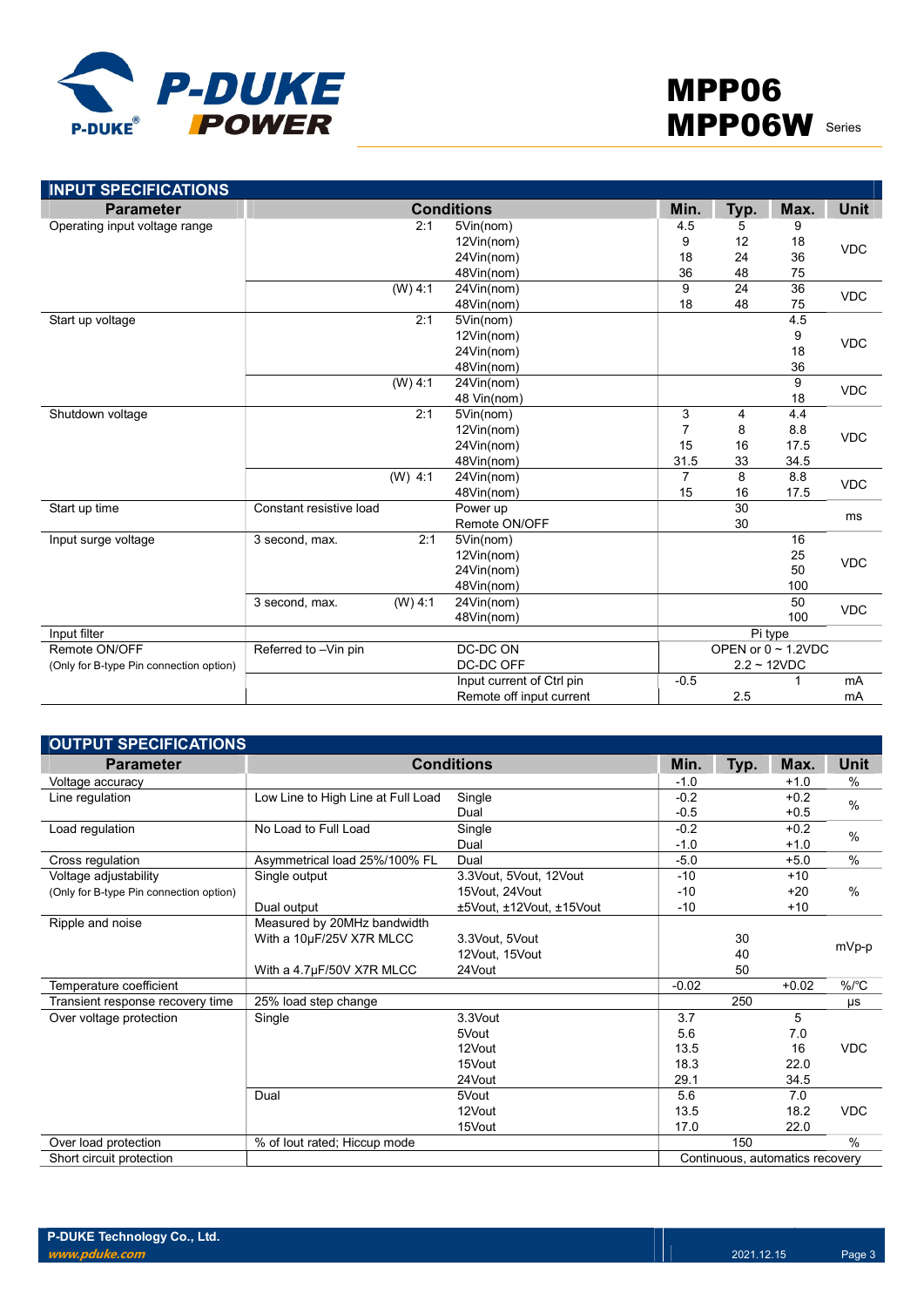

| <b>GENERAL SPECIFICATIONS</b> |                                                  |                              |      |               |                         |
|-------------------------------|--------------------------------------------------|------------------------------|------|---------------|-------------------------|
| <b>Parameter</b>              | <b>Conditions</b>                                | Min.                         | Typ. | Max.          | Unit                    |
| Isolation voltage             | Input to Output<br>minute                        | 5000                         |      |               | <b>VAC</b>              |
|                               | Reinforced insulation for 250VAC working voltage |                              |      |               |                         |
| Isolation resistance          | 500VDC                                           | 10                           |      |               | $G\Omega$               |
| Isolation capacitance         |                                                  |                              | 12   | 17            | pF                      |
| Leakage current               | 240VAC.60Hz                                      |                              |      | $\mathcal{P}$ | μA                      |
| Switching frequency           |                                                  | 225                          | 250  | 275           | kHz                     |
| Clearance/Creepage            |                                                  | 8                            |      |               | mm                      |
| Safety approvals              | IEC/EN/ANSI/AAMIES 60601-1                       |                              |      | UL:E360199    |                         |
|                               | IEC/ EN/ UL 62368-1                              |                              |      | UL:E193009    |                         |
|                               |                                                  |                              |      | CB: UL(Demko) |                         |
| Case material                 |                                                  | Non-conductive black plastic |      |               |                         |
| Base material                 |                                                  | Non-conductive black plastic |      |               |                         |
| Potting material              |                                                  | Silicone (UL94 V-0)          |      |               |                         |
| Weight                        |                                                  |                              |      |               | 14g (0.48oz)            |
| MTBF                          | MIL-HDBK-217F, Full load                         |                              |      |               | $4.718 \times 10^6$ hrs |

| <b>ENVIRONMENTAL SPECIFICATIONS</b> |                                   |              |      |                 |              |
|-------------------------------------|-----------------------------------|--------------|------|-----------------|--------------|
| <b>Parameter</b>                    | <b>Conditions</b>                 | Min.         | Typ. | Max.            | <b>Unit</b>  |
| Operating ambient temperature       | Without derating<br>With derating | -40<br>$+88$ |      | $+88$<br>$+105$ | °C           |
| Maximum case temperature            |                                   |              |      | 105             | °C           |
| Storage temperature range           |                                   | $-55$        |      | $+125$          | °C           |
| Thermal impedance                   |                                   |              | 18   |                 | °C/W         |
| Operating altitude                  |                                   |              |      | 5000            | m            |
| Thermal shock                       |                                   |              |      |                 | MIL-STD-810F |
| Vibration                           |                                   |              |      |                 | MIL-STD-810F |
| Relative humidity                   |                                   |              |      |                 | 5% to 95% RH |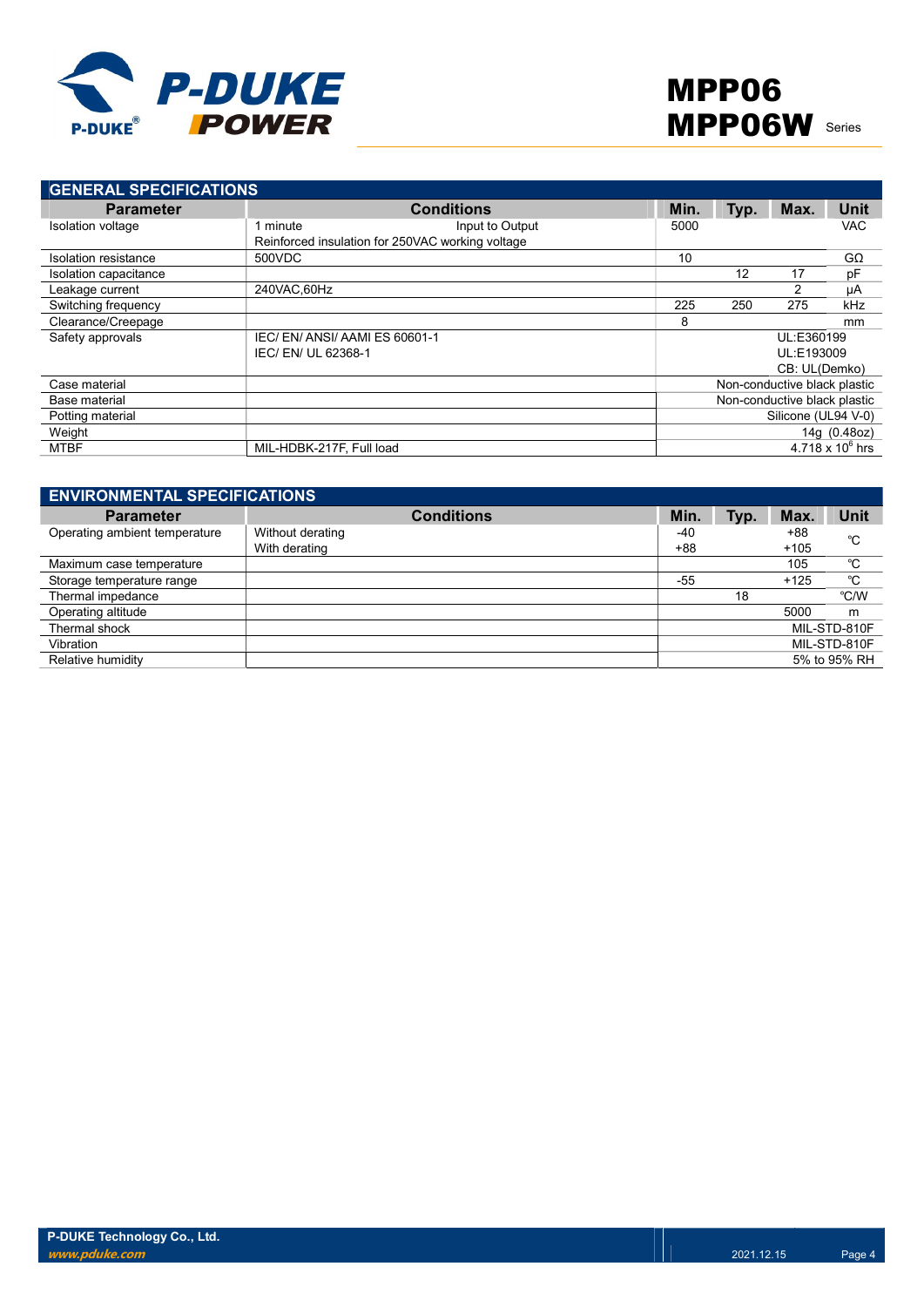

| <b>Parameter</b>               |                                | <b>Conditions</b>                                                                                                                       | Level            |
|--------------------------------|--------------------------------|-----------------------------------------------------------------------------------------------------------------------------------------|------------------|
| EMI                            |                                | EN55011, EN55032, EN60601-1-2 and FCC Part 18 / 15                                                                                      |                  |
|                                |                                | Without external filter                                                                                                                 | Class A          |
|                                |                                | With external filter                                                                                                                    | Class B          |
| <b>EMS</b>                     | EN55024 and EN60601-1-2        |                                                                                                                                         |                  |
| <b>ESD</b>                     | EN61000-4-2                    | Air ± 15kV and Contact ± 8kV                                                                                                            | Perf. Criteria A |
| Radiated immunity              | EN61000-4-3                    | 10 V/m                                                                                                                                  | Perf. Criteria A |
| <b>Fast transient</b>          | EN61000-4-4                    | $±$ 2kV                                                                                                                                 | Perf. Criteria A |
|                                | MPP06-0500000                  | With an aluminum electrolytic capacitor<br>(Nippon Chemi-con KY series, 1000µF/25V) and<br>a reverse diode (Vishay V10P45) in parallel. |                  |
|                                | MPP06-1200000<br>MPP06-2400000 | With an aluminum electrolytic capacitor<br>(Nippon Chemi-con KY series, 470µF/50V).                                                     |                  |
|                                | $MPP06-48$                     | With an aluminum electrolytic capacitor<br>(Nippon Chemi-con KY series, 330µF/100V).                                                    |                  |
| Surge                          | EN61000-4-5                    | $±$ 2kV                                                                                                                                 | Perf. Criteria A |
|                                | MPP06-0500000                  | With an aluminum electrolytic capacitor<br>(Nippon Chemi-con KY series, 1000µF/25V) and<br>a reverse diode (Vishay V10P45) in parallel. |                  |
|                                | $MPP06-12$<br>MPP06-24000000   | With an aluminum electrolytic capacitor<br>(Nippon Chemi-con KY series, 470µF/50V).                                                     |                  |
|                                | MPP06-48000000                 | With an aluminum electrolytic capacitor<br>(Nippon Chemi-con KY series, 330µF/100V).                                                    |                  |
| Conducted immunity             | EN61000-4-6                    | $10 \text{ Vr} \text{m} \text{ s}$                                                                                                      | Perf. Criteria A |
| Power frequency magnetic field | EN61000-4-8                    | 100A/m continuous; 1000A/m 1 second                                                                                                     | Perf. Criteria A |

CAUTION: This power module is not internally fused. An input line fuse must always be used.

## CHARACTERISTIC CURVE





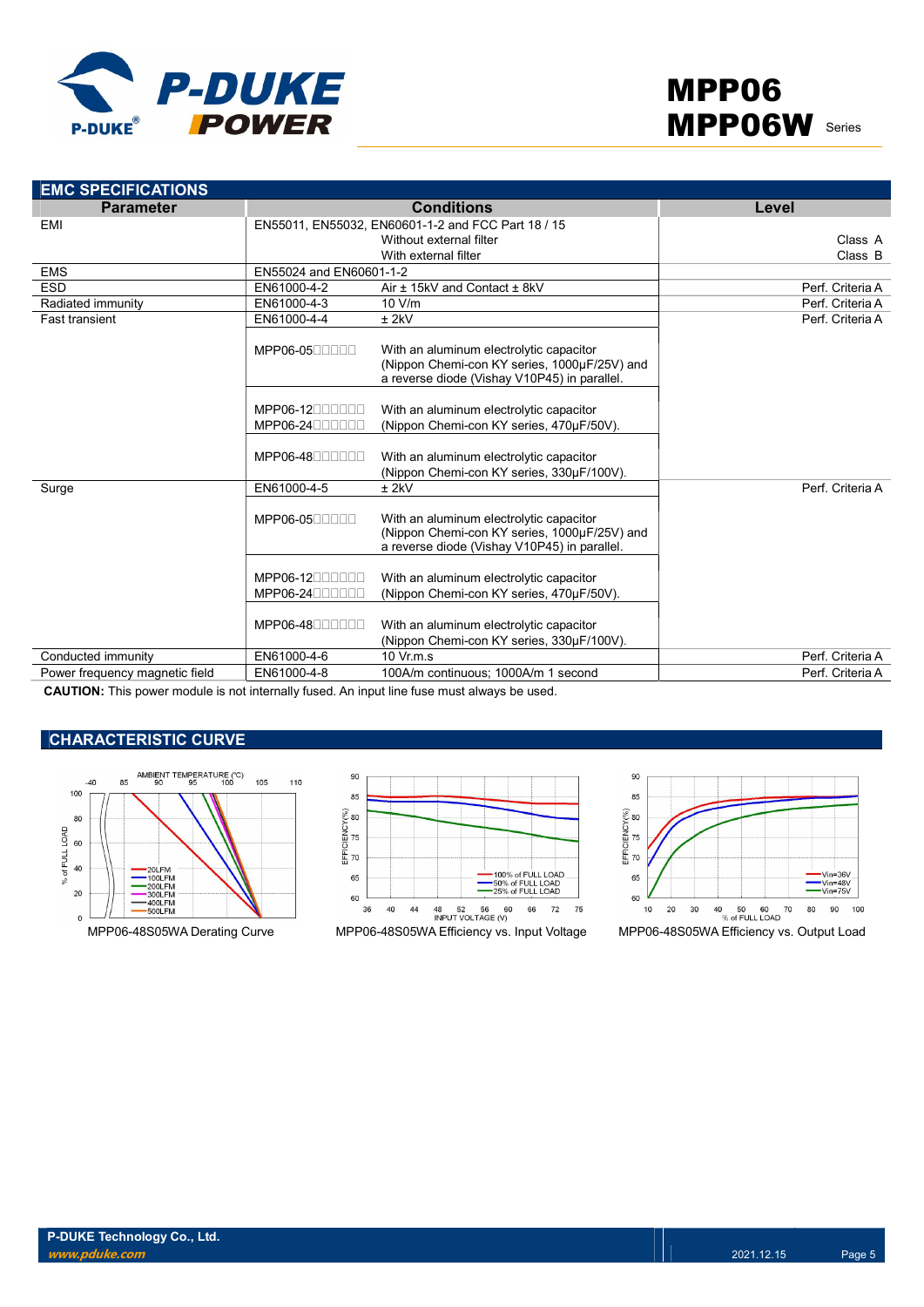

### FUSE CONSIDERATION

This power module is not internally fused. An input line fuse must always be used.

This encapsulated power module can be used in a wide variety of applications, ranging from simple stand-alone operation to an integrated part of sophisticated power architecture.

To maximum flexibility, internal fusing is not included; however, to achieve maximum safety and system protection, always use an input line fuse. The input line fuse suggest as below:

| Model                                                    | <b>Fuse Rating</b><br>Ά | Fuse Type |
|----------------------------------------------------------|-------------------------|-----------|
| MPP06-05SL<br>$\cdot$ MPP06-05DF                         | 2.5                     | Slow-Blow |
| $MPP06-12S$<br>$\cdot$ MPP06-12DF                        | 1.25                    | Slow-Blow |
| MPP06-24SF<br>$\cdot$ MPP06-24D[                         | 0.63                    | Slow-Blow |
| MPP06-48SF<br>$\cdot$ MPP06-48D $\overline{\phantom{a}}$ | 0.315                   | Slow-Blow |

| Model                                              | <b>Fuse Rating</b><br>`A` | <b>Fuse Type</b> |
|----------------------------------------------------|---------------------------|------------------|
| $MPP06-24S$ $\neg$ $\neg$ $W \cdot MPP06-24D$<br>W | 1.25                      | Slow-Blow        |
| $MPP06-48S$<br>™ · MPP06-48DF<br>W                 | 0.63                      | Slow-Blow        |

The table based on the information provided in this data sheet on inrush energy and maximum DC input current at low Vin.

#### MECHANICAL DRAWING



BOTTOM VIEW



A TYPE PIN CONNECTION

| <b>PIN</b> | <b>SINGLE</b> | <b>DUAL</b> |
|------------|---------------|-------------|
|            | + Vin         | + Vin       |
| 11         | No pin        | Common      |
| 12         | -Vout         | No pin      |
| 13         | +Vout         | -Vout       |
| 15         | No pin        | $+$ Vout    |
| 23         | - Vin         | - Vin       |
| 24         | - Vin         | - Vin       |

1. All dimensions in inch [mm]

2. Tolerance :x.xx±0.02 [x.x±0.5]

x.xxx±0.01 [x.xx±0.25] 3. Pin dimension tolerance ±0.004[0.10]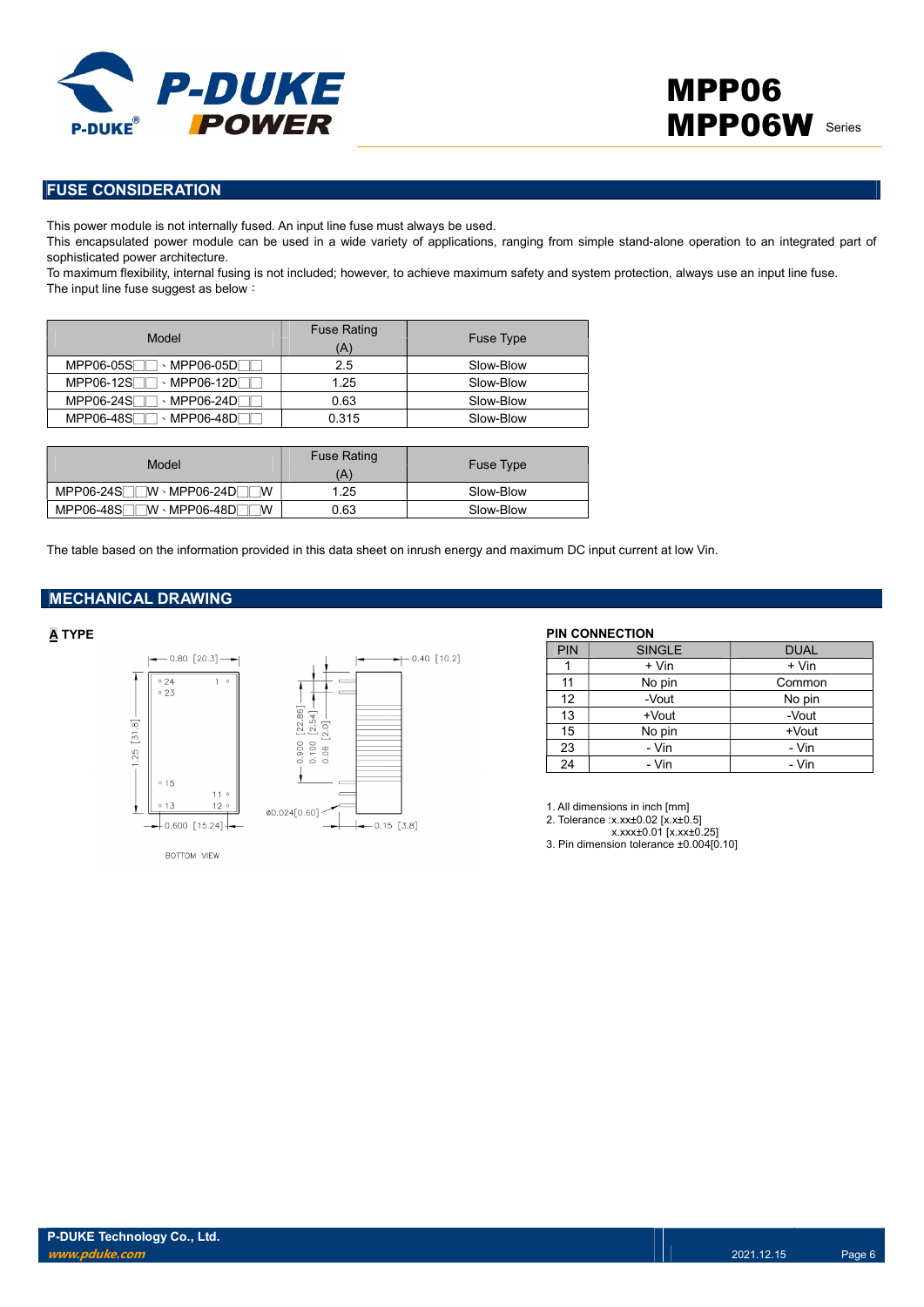



### MECHANICAL DRAWING(CONTINUED)



#### BOTTOM VIEW

#### B TYPE PIN CONNECTION

| PIN            | <b>SINGLE</b>           | <b>DUAL</b>             |
|----------------|-------------------------|-------------------------|
|                | Ctrl (Option) / No pin* | Ctrl (Option) / No pin* |
| $\mathfrak{p}$ | - Vin                   | - Vin                   |
| 10             | Trim (Option) / No pin* | Trim (Option) / No pin* |
| 11             | No pin / NC **          | -Vout                   |
| 14             | +Vout                   | +Vout                   |
| 16             | -Vout                   | Common                  |
| 22             | $+V$ in                 | $+V$ in                 |
| 23             | $+V$ in                 | $+V$ in                 |

\* If don't choose Ctrl or Trim option, there is no pin on the corresponding pin number.

\*\* Pin 11 is "No pin" for MPP06-□□S□□□B-T MPP06-□□S□□□B-PT Pin 11 is "NC" for MPP06-□□S□□□B MPP06-□□S□□□B-P

1. All dimensions in inch [mm]

2. Tolerance :x.xx±0.02 [x.x±0.5]

- x.xxx±0.01 [x.xx±0.25] 3. Pin dimension tolerance ±0.004[0.10]
- 

#### RECOMMENDED PAD LAYOUT



All dimensions in inch[mm] Pad size(lead free recommended) Through hole 1.11.12.13.15.23.24: Φ0.035[0.90] Top view pad 1.11.12.13.15.23.24: Φ0.044[1.13] Bottom view pad 1.11.12.13.15.23.24: Φ0.071[1.80]

\* There should be at least 8mm distance between primary and secondary circuit.

For further information, please contact P-DUKE.

#### $\overline{\mathbf{A}}$  TYPE  $\overline{\mathbf{B}}$  TYPE



All dimensions in inch[mm] Pad size(lead free recommended) Through hole 1.2.10.11.14.16.22.23: Φ0.035[0.90] Top view pad 1.2.10.11.14.16.22.23: Φ0.044[1.13] Bottom view pad 1.2.10.11.14.16.22.23: Φ0.071[1.80]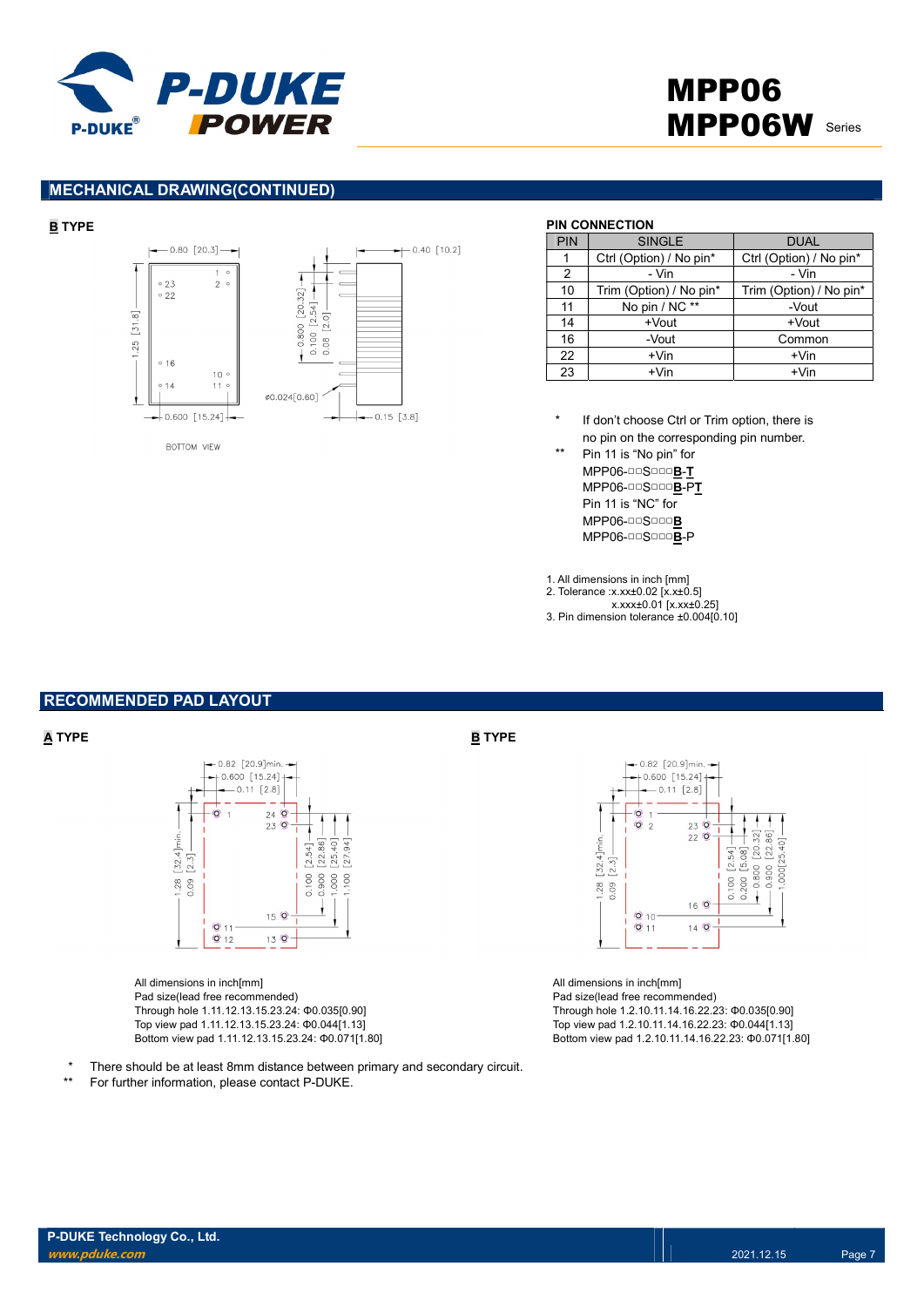

# MPP06 **MPP06W** Series

## THERMAL CONSIDERATIONS

The power module operates in a variety of thermal environments. However, sufficient cooling should be provided to help ensure reliable operation of the unit. Heat is removed by conduction, convection, and radiation to the surrounding Environment. Proper cooling can be verified by measuring the point as the figure below. The temperature at this location should not exceed "Maximum case temperature". When Operating, adequate cooling must be provided to maintain the test point temperature at or below "Maximum case temperature". You can limit this Temperature to a lower value for extremely high reliability.

■ Thermal test condition with vertical direction by natural convection (20LFM).



### OUTPUT VOLTAGE ADJUSTMENT

It allows the user to increase or decrease the output voltage of the module.

This is accomplished by connecting an external resistor between the Trim pin and either the +Vout or -Vout pins.

With an external resistor between the Trim and -Output pin, the output voltage increases.

With an external resistor between the Trim and +Output pin, the output voltage decreases.

The external Trim resistor needs to be at least 1/16W of rated power.

#### ■ Trim Up Equation



#### ■ Trim Down Equation

$$
R_D=\!\left[\!\!\begin{array}{c} \displaystyle \left(\!V_{o,\text{down}}\!-\!L\right)\!\times\! G\\ \displaystyle \left(\!V_o\!-\!V_{o,\text{down}}\!\right)\end{array}\!\!\!\!-\!H\right]\!\Omega
$$

#### $\blacksquare$  Trim constants

|                                                                                                                                                                                                                                                                                                                                                                                                                                   | <b>TOP VIEW</b>               |       |       |      |              |
|-----------------------------------------------------------------------------------------------------------------------------------------------------------------------------------------------------------------------------------------------------------------------------------------------------------------------------------------------------------------------------------------------------------------------------------|-------------------------------|-------|-------|------|--------------|
| <b>PUT VOLTAGE ADJUSTMENT</b>                                                                                                                                                                                                                                                                                                                                                                                                     |                               |       |       |      |              |
| s the user to increase or decrease the output voltage of the module.<br>accomplished by connecting an external resistor between the Trim pin and either the +Vout or -Vout pins.<br>n external resistor between the Trim and -Output pin, the output voltage increases.<br>1 external resistor between the Trim and +Output pin, the output voltage decreases.<br>ternal Trim resistor needs to be at least 1/16W of rated power. |                               |       |       |      |              |
| n Up Equation                                                                                                                                                                                                                                                                                                                                                                                                                     | $\blacksquare$ Trim constants |       |       |      |              |
|                                                                                                                                                                                                                                                                                                                                                                                                                                   | Module                        | G     | H     | K    | $\mathbf{L}$ |
| $\frac{G\times L}{(V_{o,up}-L-K)}-H\left \Omega\right $                                                                                                                                                                                                                                                                                                                                                                           | DOS3P3B-OT · DOS3P3WB-OT      | 5110  | 2050  | 0.8  | 2.5          |
|                                                                                                                                                                                                                                                                                                                                                                                                                                   | <b>DOS05B-OT · DOS05WB-OT</b> | 5110  | 2050  | 2.5  | 2.5          |
|                                                                                                                                                                                                                                                                                                                                                                                                                                   | <b>DOS12B-OT · DOS12WB-OT</b> | 10000 | 5110  | 9.5  | 2.5          |
| n Down Equation                                                                                                                                                                                                                                                                                                                                                                                                                   | <b>DOS15B-OT · DOS15WB-OT</b> | 10000 | 5110  | 12.5 | 2.5          |
|                                                                                                                                                                                                                                                                                                                                                                                                                                   | <b>DOS24B-OT · DOS24WB-OT</b> | 56000 | 13000 | 21.5 | 2.5          |
| $\frac{(V_{o,\text{down}} - L) \times G}{(V_o - V_{o,\text{down}})} - H\left[\Omega\right]$                                                                                                                                                                                                                                                                                                                                       |                               |       |       |      |              |
|                                                                                                                                                                                                                                                                                                                                                                                                                                   | Module                        | G     | H     | K    | L            |
|                                                                                                                                                                                                                                                                                                                                                                                                                                   | <b>OOD05B-OT · OOD05WB-OT</b> | 3000  | 3000  | 7.5  | 2.5          |
|                                                                                                                                                                                                                                                                                                                                                                                                                                   | <b>OOD12B-OT · OOD12WB-OT</b> | 56000 | 13000 | 21.5 | 2.5          |
|                                                                                                                                                                                                                                                                                                                                                                                                                                   | 00D15B-0T · 00D15WB-0T        | 30000 | 13000 | 27.5 | 2.5          |
|                                                                                                                                                                                                                                                                                                                                                                                                                                   |                               |       |       |      |              |

| Module                 | G     |       |      |    |
|------------------------|-------|-------|------|----|
| 00005B-0T · 00005WB-0T | 3000  | 3000  | 7.5  | 25 |
| 00D12B-0T \ 00D12WB-0T | 56000 | 13000 | 21.5 | 25 |
| 00D15B-0T \ 00D15WB-0T | 30000 | 13000 | 27.5 | 25 |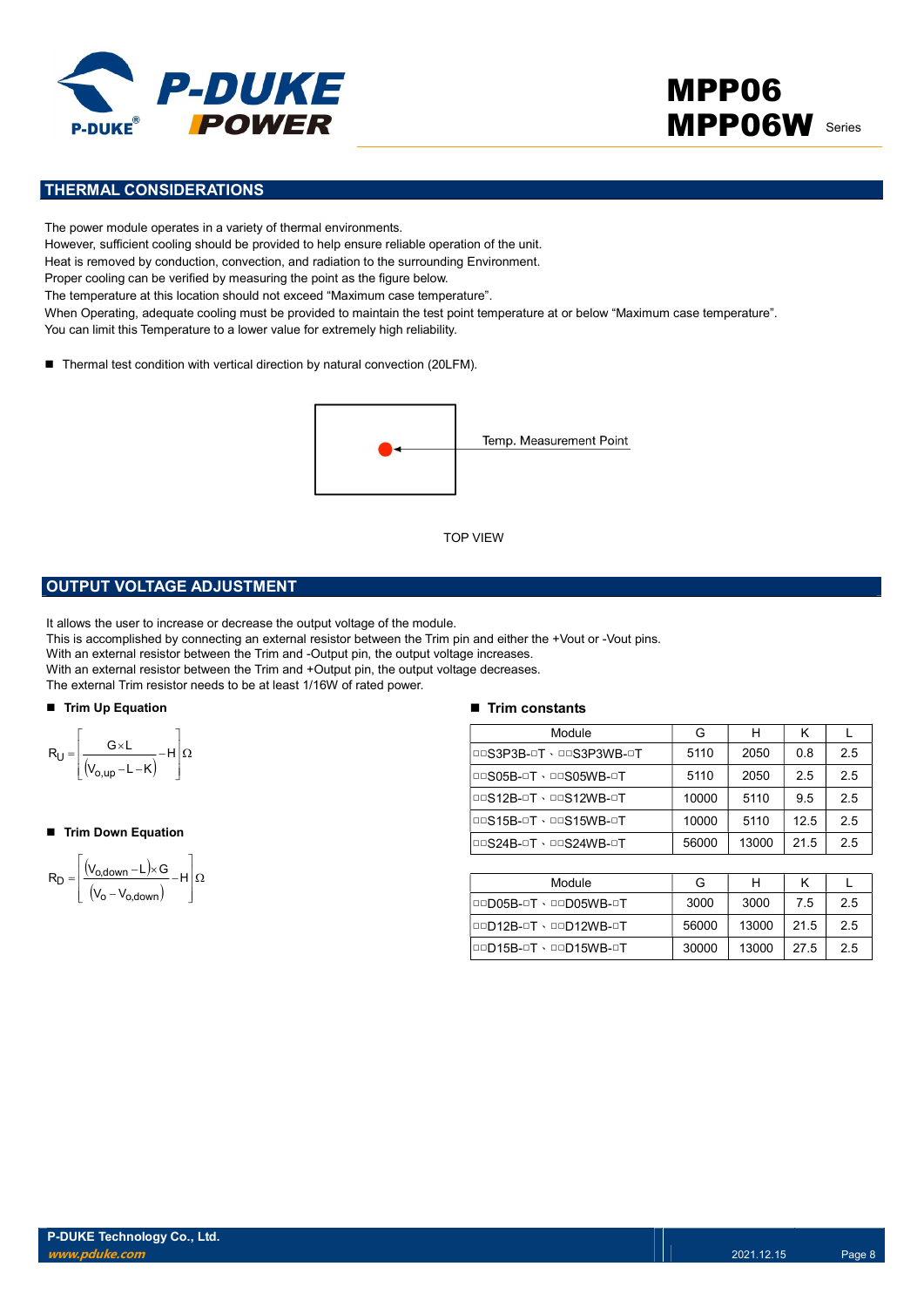

## OUTPUT VOLTAGE ADJUSTMENT(CONTINUED)

#### EXTERNAL OUTPUT TRIMMING

Output can be externally trimmed by using the method shown below.

Trim-up

Single Output



Dual Output



|                               |                               |                               | <b>DOS3P3B-OT · DOS3P3WB-OT</b> |         |                |         |         |                |         |         |         |
|-------------------------------|-------------------------------|-------------------------------|---------------------------------|---------|----------------|---------|---------|----------------|---------|---------|---------|
| $\triangle$ V                 | (% )                          | $\mathbf{1}$                  | $\overline{2}$                  | 3       | 4              | 5       | 6       | $\overline{7}$ | 8       | 9       | 10      |
| Vout                          | (V)                           | 3.333                         | 3.366                           | 3.399   | 3.432          | 3.465   | 3.498   | 3.531          | 3.564   | 3.597   | 3.630   |
| <b>RU</b>                     |                               | $(k\Omega)$ 385.071           | 191.511                         | 126.990 | 94.730         | 75.374  | 62.470  | 53.253         | 46.340  | 40.963  | 36.662  |
|                               | <b>DOS05B-OT · DOS05WB-OT</b> |                               |                                 |         |                |         |         |                |         |         |         |
| $\triangle$ V                 | (% )                          | $\mathbf{1}$                  | $\overline{2}$                  | 3       | 4              | 5       | 6       | $\overline{7}$ | 8       | 9       | 10      |
| Vout                          | (V)                           | 5.050                         | 5.100                           | 5.150   | 5.200          | 5.250   | 5.300   | 5.350          | 5.400   | 5.450   | 5.500   |
| <b>RU</b>                     |                               | $(k\Omega)$ 253.450           | 125.700                         | 83.117  | 61.825         | 49.050  | 40.533  | 34.450         | 29.888  | 26.339  | 23.500  |
|                               |                               | <b>DOS12B-OT · DOS12WB-OT</b> |                                 |         |                |         |         |                |         |         |         |
| $\triangle$ V                 | (%)                           | $\mathbf{1}$                  | $\overline{2}$                  | 3       | 4              | 5       | 6       | $\overline{7}$ | 8       | 9       | 10      |
| Vout                          | (V)                           | 12.120                        | 12.240                          | 12.360  | 12.480         | 12.600  | 12.720  | 12.840         | 12.960  | 13.080  | 13.200  |
| <b>RU</b>                     |                               | $(k\Omega)$ 203.223           | 99.057                          | 64.334  | 46.973         | 36.557  | 29.612  | 24.652         | 20.932  | 18.038  | 15.723  |
|                               |                               | <b>DOS15B-OT · DOS15WB-OT</b> |                                 |         |                |         |         |                |         |         |         |
| $\triangle$ V                 | (%)                           | $\mathbf{1}$                  | $\overline{2}$                  | 3       | $\overline{4}$ | 5       | 6       | $\overline{7}$ | 8       | 9       | 10      |
| Vout                          | (V)                           | 15.150                        | 15.300                          | 15.450  | 15.600         | 15.750  | 15.900  | 16.050         | 16.200  | 16.350  | 16.500  |
| <b>RU</b>                     | $(k\Omega)$                   | 161.557                       | 78.223                          | 50.446  | 36.557         | 28.223  | 22.668  | 18.700         | 15.723  | 13.409  | 11.557  |
| $\triangle$ V                 | (% )                          | 11                            | 12                              | 13      | 14             | 15      | 16      | 17             | 18      | 19      | 20      |
| Vout                          | (V)                           | 16.650                        | 16.800                          | 16.950  | 17.100         | 17.250  | 17.400  | 17.550         | 17.700  | 17.850  | 18.000  |
| <b>RU</b>                     | $(k\Omega)$                   | 10.042                        | 8.779                           | 7.711   | 6.795          | 6.001   | 5.307   | 4.694          | 4.149   | 3.662   | 3.223   |
|                               |                               | <b>DOS24B-OT · DOS24WB-OT</b> |                                 |         |                |         |         |                |         |         |         |
| $\triangle$ V                 | (%)                           | $\mathbf{1}$                  | $\overline{2}$                  | 3       | 4              | 5       | 6       | $\overline{7}$ | 8       | 9       | 10      |
| Vout                          | (V)                           | 24.240                        | 24.480                          | 24.720  | 24.960         | 25.200  | 25.440  | 25.680         | 25.920  | 26.160  | 26.400  |
| <b>RU</b>                     | $(k\Omega)$                   | 570.333                       | 278.667                         | 181.444 | 132.833        | 103.667 | 84.222  | 70.333         | 59.917  | 51.815  | 45.333  |
| $\bigtriangleup$ V            | (%)                           | 11                            | 12                              | 13      | 14             | 15      | 16      | 17             | 18      | 19      | 20      |
| Vout                          | (V)                           | 26.640                        | 26.880                          | 27.120  | 27.360         | 27.600  | 27.840  | 28.080         | 28.320  | 28.560  | 28.800  |
| <b>RU</b>                     | $(k\Omega)$                   | 40.030                        | 35.611                          | 31.872  | 28.667         | 25.889  | 23.458  | 21.314         | 19.407  | 17.702  | 16.167  |
|                               |                               | 00D05B-0T · 00D05WB-0T        |                                 |         |                |         |         |                |         |         |         |
| $\triangle$ V                 | (% )                          | $\mathbf{1}$                  | $\overline{2}$                  | 3       | 4              | 5       | 6       | $\overline{7}$ | 8       | 9       | 10      |
| Vout                          | (V)                           | ±5.050                        | ±5.100                          | ±5.150  | ±5.200         | ±5.250  | ±5.300  | ±5.350         | ±5.400  | ±5.450  | ±5.500  |
| <b>RU</b>                     | $(k\Omega)$                   | 72.000                        | 34.500                          | 22.000  | 15.750         | 12.000  | 9.500   | 7.714          | 6.375   | 5.333   | 4.500   |
|                               |                               | 00D12B-0T · 00D12WB-0T        |                                 |         |                |         |         |                |         |         |         |
| $\triangle$ V                 | (% )                          | $\mathbf{1}$                  | $\overline{2}$                  | 3       | 4              | 5       | 6       | $\overline{7}$ | 8       | 9       | 10      |
| Vout                          | (V)                           | ±12.120                       | ±12.240                         | ±12.360 | ±12.480        | ±12.600 | ±12.720 | ±12.840        | ±12.960 | ±13.080 | ±13.200 |
| <b>RU</b>                     |                               | $(k\Omega)$ 570.333           | 278.667                         | 181.444 | 132.833        | 103.667 | 84.222  | 70.333         | 59.917  | 51.815  | 45.333  |
| <b>OOD15B-OT · OOD15WB-OT</b> |                               |                               |                                 |         |                |         |         |                |         |         |         |
| $\triangle$ V                 | (% )                          | $\mathbf{1}$                  | $\overline{2}$                  | 3       | 4              | 5       | 6       | $\overline{7}$ | 8       | 9       | 10      |
| Vout                          | (V)                           | ±15.150                       | ±15.300                         | ±15.450 | ±15.600        | ±15.750 | ±15.900 | ±16.050        | ±16.200 | ±16.350 | ±16.500 |
| <b>RU</b>                     | $(k\Omega)$                   | 237.000                       | 112.000                         | 70.333  | 49.500         | 37.000  | 28.667  | 22.714         | 18.250  | 14.778  | 12.000  |